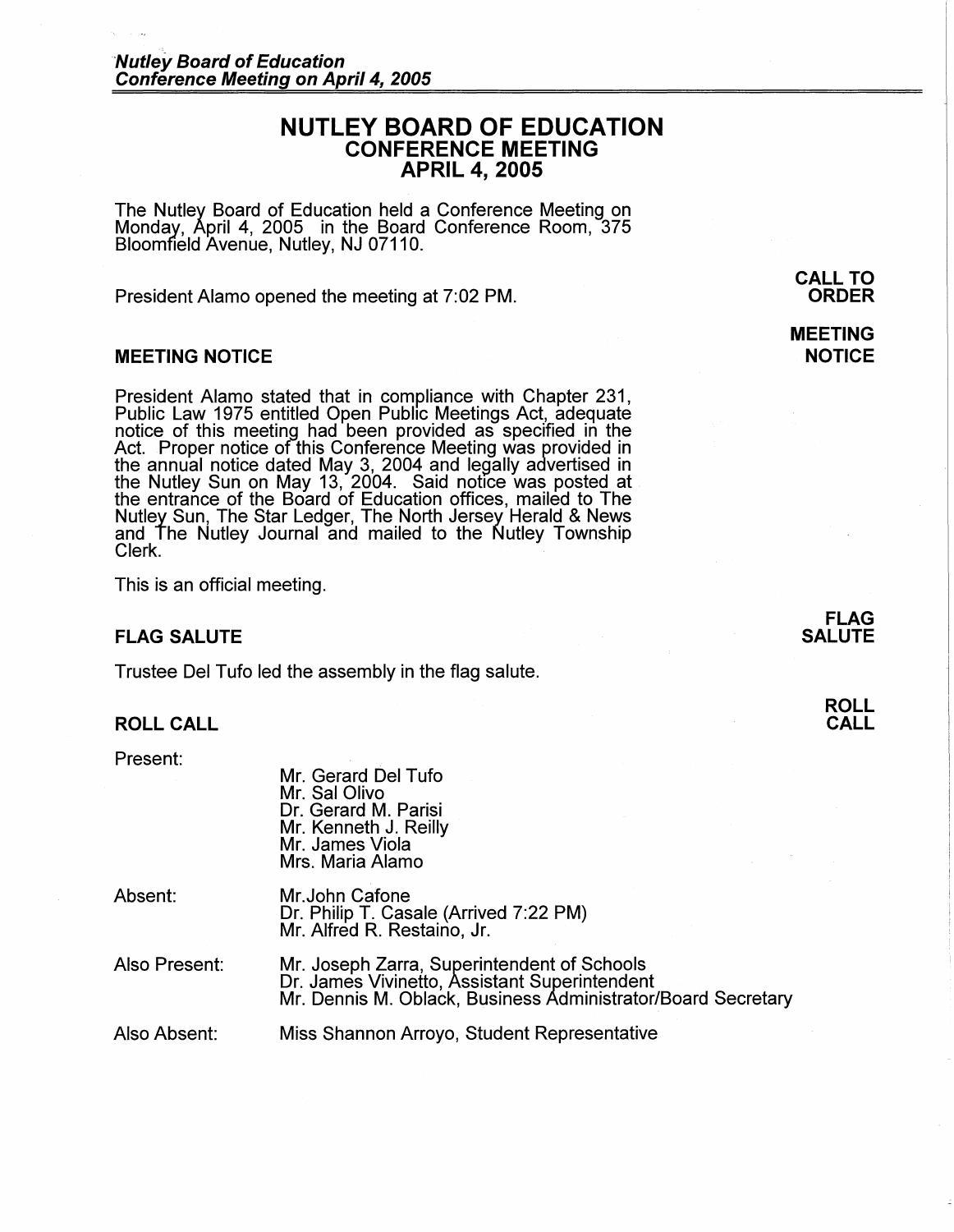#### **ITEMS DISCUSSED**

President Alamo introduced Robin Williams from the American Heart Association (AHA) who discussed the AHA's position of preventing/minimizing heart attacks and strokes. She offered the AHA's assistance in modifying/revising the defibrillator(s) policy and exploring funds for the units (cost \$1,500 - \$3,000).

**ITEMS DISCUSSED** 

Trustee Parisi explained the reason for repealing the policy was that the policy states that the Board of Education has a defibrillator when in fact it does not. He also discussed financial and legal liability issues. A discussion ensued. Ms. Williams will be forwarding information on funding and implementation at other New Jersey school districts to\_Mr. Zarra.

Board Secretary Oblack discussed the bus parking issue and Notice of Cancellation. If the Board gives 30 days notice to cancel, the fee is \$1,800/mo. If the Board gives 90 days notice to cancel, the fee is \$1,725.mo.

Board Secretary Oblack discussed National Cost Recovery.

President Alamo, Trustee Casale, Superintendent Zarra, our architect and our construction manager discussed with the Mayor, and will discuss with the full commission on April 5, 2005, the proposed elementary school referendum and the current conditions of the schools.

A discussion ensued concerning the scope of the project and the timing of the resolution.

Trustee Viola said that he would prefer proposing a referendum that the Board felt would be approved rather than the full scope.<br>He stated that this would provide some state funding rather than risk getting nothing for a failed referendum.

Further discussion ensued.

Board Secretary Oblack distributed the Bond Amortization schedules and answered several related questions.

#### Committee Reports

Athletic Committee - Trustee Olivo indicated that the Committee discussed the use of corporate sponsorships. Trustee Del Tufo indicated that this should be pursued but funds generated should not be used for normal operating expenses. The general consensus was that such sponsorships should be pursued.

Trustee Olivo asked President Alamo if the Alternate Funding Committee had given further thought to the hiring of a grant writer. Assistant Superintendent Vivinetto gave an update on items being investigated by a commission-contracted grant writer.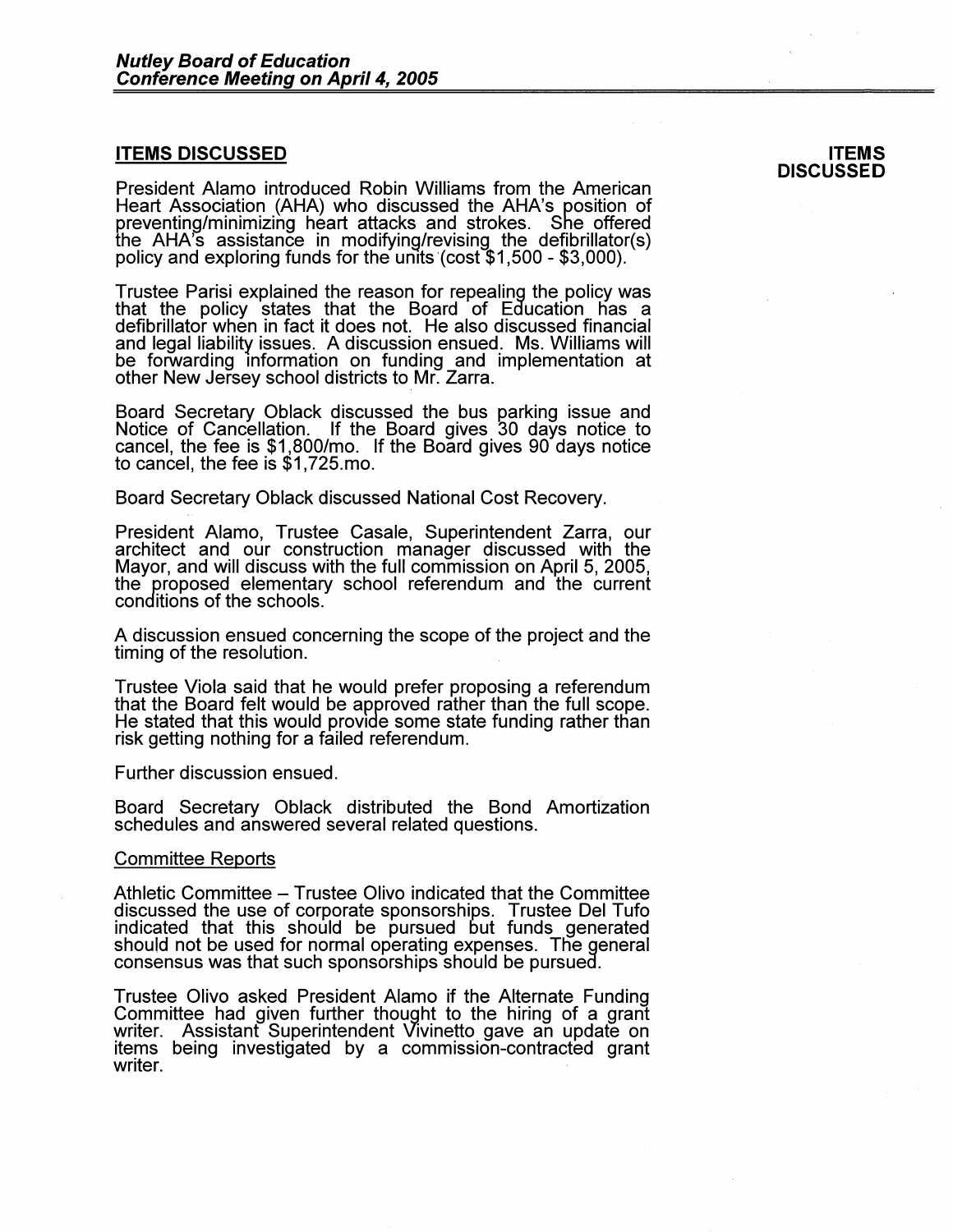Superintendent Zarra and Trustees Olivo and Viola said they were meeting tomorrow with Superintendent Ritacco of Toms River to get ideas on alternate funding.

Assistant Superintendent Vivinetto spoke about the NCLB Title I Audit starting this week.

Superintendent Zarra stated that he would apply to have a table at the NJSBA Conference for performance by the Music Department.

Nutley School District was selected as one of the best 100 communities for music in the country. All music educators will be recognized at the April 18, 2005 Board meeting.

The Board decided to honor Barbara Hirsch, Director of Special Services, at CAT open house on April 16, 2005 for her long dedication to CAT.

Superintendent Zarra indicated that Trustee Reilly had ideas for new activities for students:

-Girls' Night Out for elementary and high school girls on separate nights in May with the Parks & Rec. -Students participating in Mayor's anti-smoking project

President Alamo spoke about measures to be taken in a joint effort between the Board and town authorities to eliminate nonresident students by requiring re-registration.

Trustee Parisi asked if the town residency ordinance had been resolved. Superintendent Zarra replied that the town ordinance had no impact on what the Board does with respect to residency.

#### **MOTION TO ADJOURN TO EXECUTIVE SESSION**

Trustee Casale moved and Trustee Reilly seconded the following resolution:

WHEREAS, the Board of Education will be discussing matters exempt from public discussion pursuant to N.J.S.A. 10:4-12,

**NOW,** THEREFORE, BE IT RESOLVED that the Board of Education recess to closed executive session at this time in the conference room to discuss personnel matters, and

BE IT FURTHER RESOLVED that the results of the discussions will be made public by inclusion on the agenda of a subsequent meeting of the Board of Education or when the reasons for discussing such matters in closed session no longer exist.

The motion was unanimously approved by voice vote.

#### **EXECUTIVE SESSION**